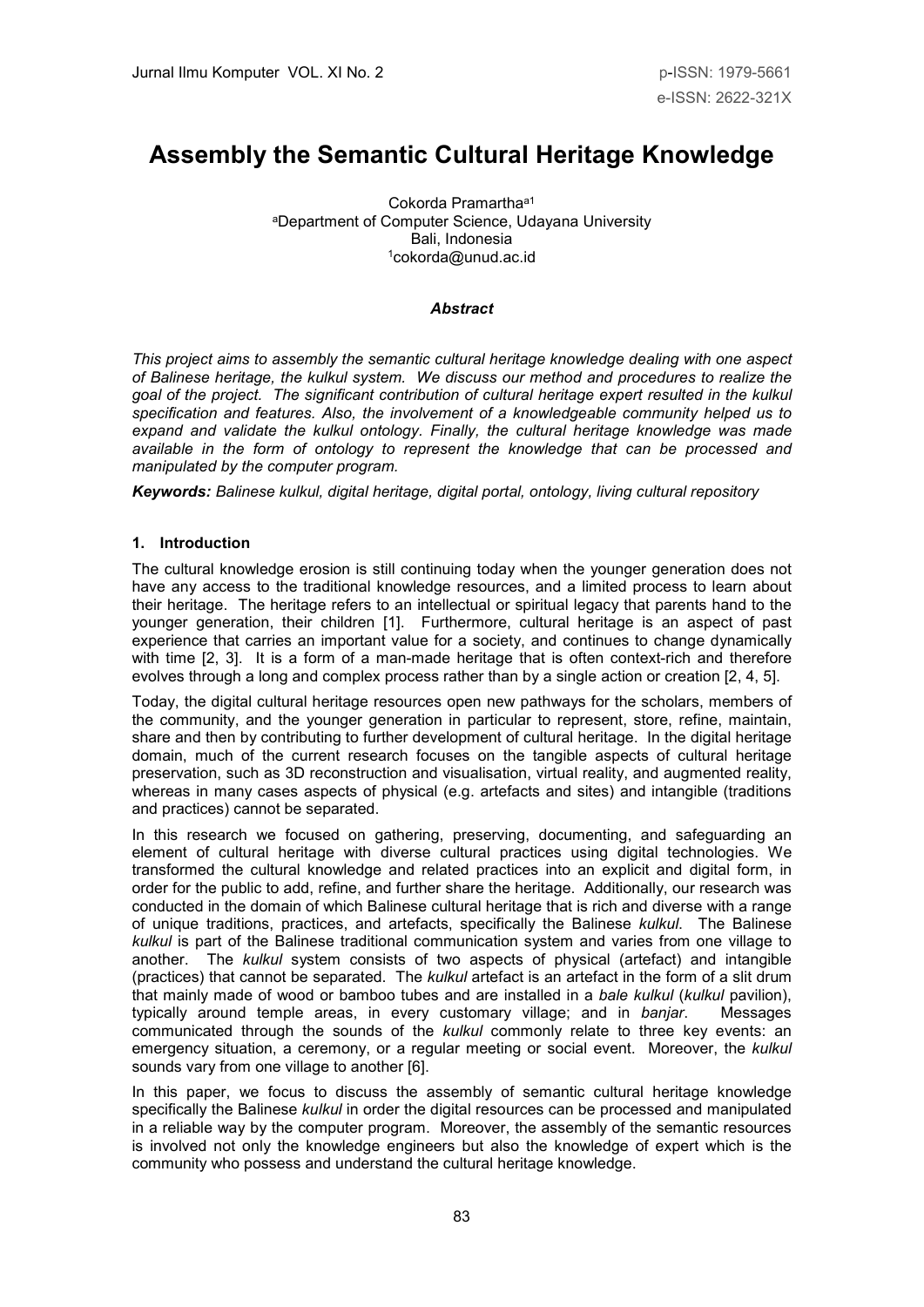The significance of this project is to enable the Balinese cultural heritage knowledge specifically the *kulkul* system available in the explicit form in which other can be involved to extend the knowledge.

## **2. The Semantic Web**

In the early days, the goal of the Internet was to push the available contents to the audience, where the contents usually comprised a collection of Web documents. The flow of information at that time was like a one-way street, where users only read the available content provided by the Web site provider without any interaction between the providers and the users. However, today the Internet users not only use the Web to retrieve information, but also to create contents. Furthermore, the interaction between Internet users is also accelerating through the growth of social networking platforms such as Facebook, Tweeter, LinkedIn, and many others.

The Internet is today facing a problem with the increase in data and information published in the form of unstructured data, and mainly in the form of user-generated content. Computers can process and parse the Web pages' layouts, headers, or hyperlinks. However, computers have no reliable way to process the available data semantically. Web content is designed for human consumption, and it is purely display-oriented; it is hard for computer programs to process and manipulate the meaning of those contents automatically. However, the Semantic Web technology comprises a collection of standards and technologies that allows Web documents to be shared and reused across applications. It enables machines to process the published data meaningfully [7].

The Semantic Web is an extension of the current Web, in which all information provided on it has a well-defined meaning, enabling both computers and humans to work together. The Semantic Web does not just contain simple relationships comprising hyperlinks between media objects, such as Web pages, images, audio, text, video, and so forth. Rather, the semantic web also includes the relationship between the objects, such as people, events, organisations, and places [8].

The Semantic Web layer-cake, as shown in Figure 1, illustrates the architecture of the Semantic Web. The architecture indicates that the higher-level languages use the syntax and semantics of the lower levels. The Unicode on the lower layer of the Semantic web enables international characters to be used. The uniform resource identifier (URI) is used to uniquely identify resources for all digital resources, entities, objects and relationships in the Semantic Web. The XML syntax is used for all Semantic Web languages such as the following:

- 1. Resource Description Framework (RDF): a data model as a common framework to represent metadata about Web resources [9],
- 2. RDF Schema: an extension of the basic RDF vocabulary.
- 3. Web Ontology Language (OWL), and other ontology languages [10].

In the Semantic Web, ontologies play a critical role, and are part of an essential building block infrastructure. An ontology is a set of formal terms that are used to describe and represent a specific domain. The formal terms are mainly associated with concepts or vocabulary and how they related to one another in a particular domain. Furthermore, RDF and OWL are the common representation languages that are used for ontologies in the Semantic Web.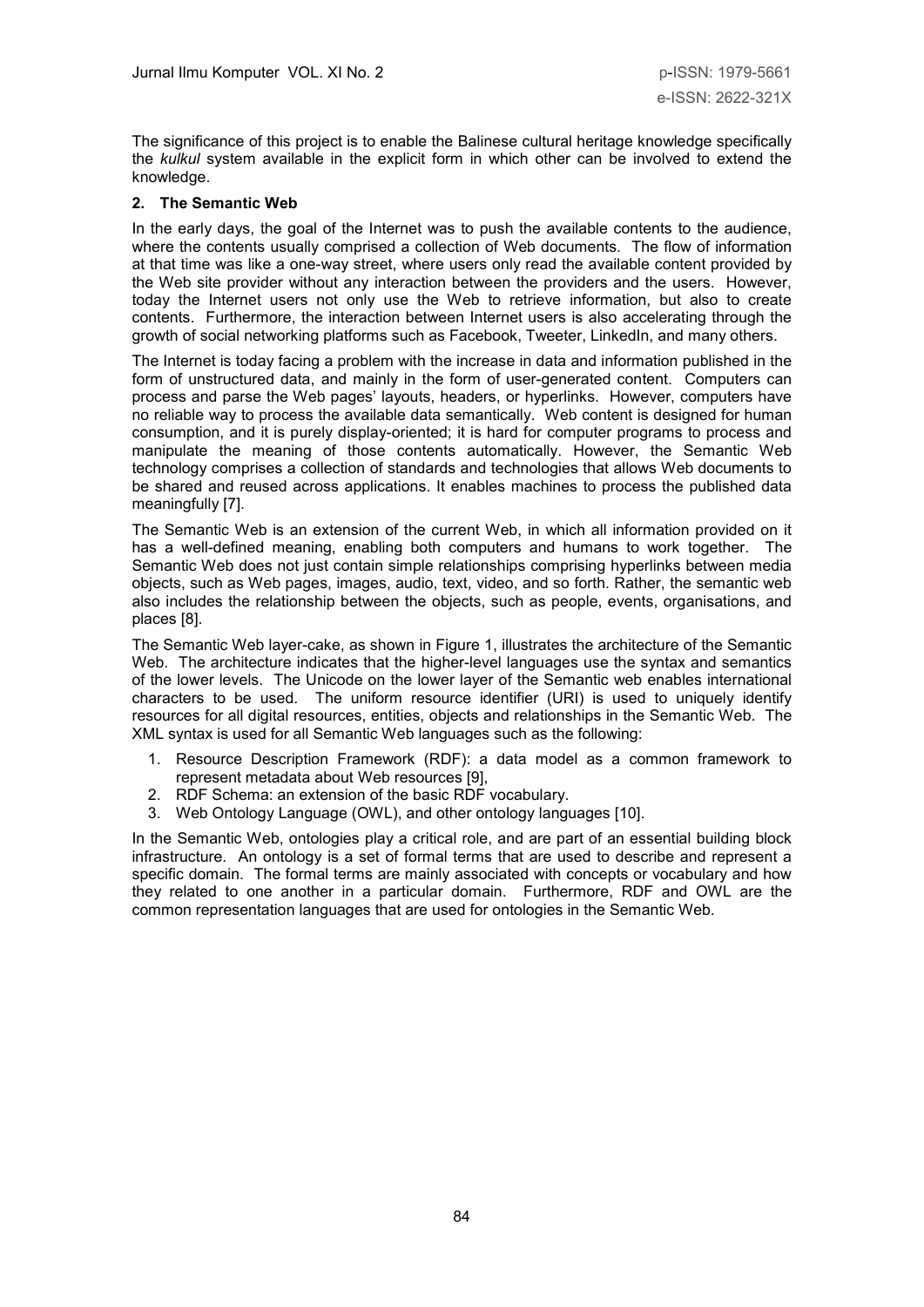

*Figure 1. Tim Berners-Lee's Semantic web layer-cake. Source: Model Driven Engineering and Ontology Development, by Gasevic, et al. [10, p. 85].* 

# **3. Ontology Approach in the Cultural Heritage Domain**

The ontologies can be useful models and tools to help represent and capture knowledge from the past, and manage and preserve cultural heritage resources in digital form [11-13]. The CIDOC CRM<sup>1</sup> is a well-known cultural ontology that enables information integration, mediation and interchange of heterogeneous cultural heritage data and its correlation with digital library and archive information. This ontology is event-centric and focuses on the time spatial. The CIDOC-CRM has been used to abstract hundreds of schemata (80 classes and 130 relationships) in various museum disciplines. This cultural heritage ontology helps improve semantic knowledge from a distributed database of cultural heritage [14-17]. However, less than five percent of its concept base has been used by museums [18], and compatibility issues have arisen when they have been adopted [13, 19].

The advantage of using the ontology-based approach is that when digital resources are put into ontological structures, it supports better digital information retrieval and improves the user search when looking for primary sources [20]. In the cultural heritage domain, the ontology development has utilised the power of community. Members of the community are requested to participate by annotating the metadata in the ontology using a Web platform [21]. The recent adoption of an ontology-based approach in the cultural heritage domain to capture and represent the depth and richness of cultural objects and practices is acquired their knowledge in explicit forms, such as the record data available in the archive repository, data that are already in the digital form, and so forth. The digital semantic knowledge construction in term of ontology development in our study mainly involves acquisition of knowledge in the tacit form, where indepth interviews with cultural experts [6] were needed in order to understand the holistic concepts surrounding the heritage being documented.

## **4. Semantic Browsing and Searching**

The Semantic Web contains not only the resources in the current Web, such as text, images, audio and video, and their simple relationships via hyperlink, but also other information involving complex relationships, such as about events, organisations, places and people, that can processed by the computer [22]. Today, research related to ontology and the Semantic Web is getting much attention from information scientists and computer scientists. Also, as a result of this, more and more applications have been developed and implemented to utilise the advantages of ontologies for organising data and for information retrieval. The most common application in the Semantic Web is the semantic browsing and semantic search engine [8, 22- 24].

The traditional search or Information Retrieval (IR) method commonly relies on the occurrence of words in documents, and in many cases, has high recall (the relevant items that are selected) and a low precision (the selected items that are relevant) of retrieval [23, 24]. The study by Brownlow, et al. [25] gives an example of how a semantic search can be implemented with a

-

<sup>1</sup> http://www.cidoc-crm.org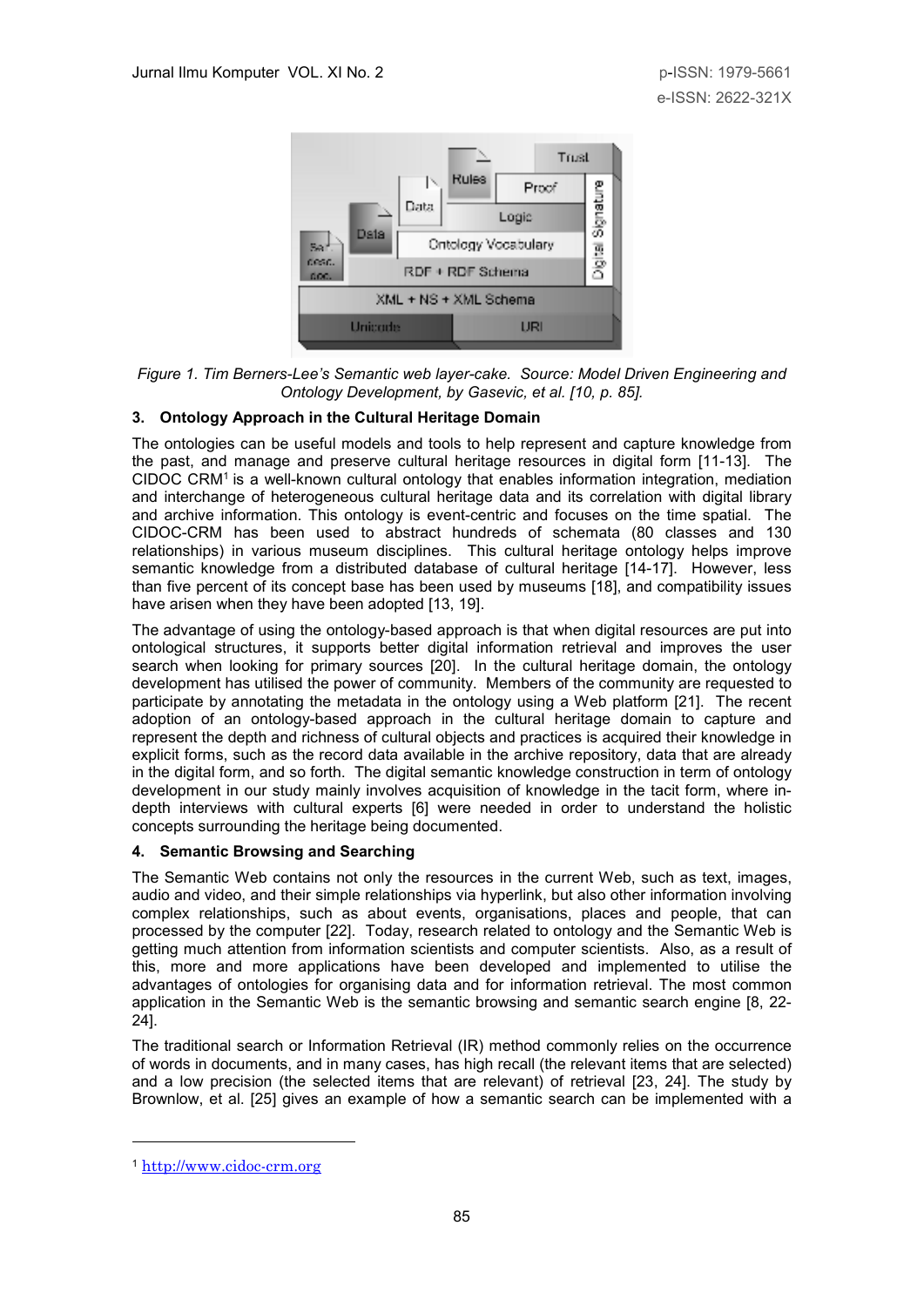good outcome for information retrieval precision. Furthermore, the ontology-based search approaches, by correspondence to the ontology structure and property types, enable the user to create and answer a complex query that is hard to handle using the traditional text-based search [26].

The development of an ontology as part of the semantic web technology aims to improve the semantic browsing and searching results. This ontology development is labour intensive and time-consuming. The crowdsourcing approach brings the benefit of sourcing human intelligence through the advantage of Web 2.0 technology to produce digital resources that can be accessed over the Internet.

### **5. Ontology Development Method**

Much of the content on the Internet is designed for humans to read; however, it is hard for computer programs to interpret meaningfully [7]. Ontologies are formal structures for sharing and reuse of knowledge that provide a common understanding and interoperability between humans and machines, and are developed by small groups of experts [27, 28]. Ontologies bridge the gap to allow communication between the various application systems and facilitate the interoperability between different systems by providing a shared understanding of a domain. A set of terms to represent concepts and their specific meaning usually appears explicitly in the ontology. In the heritage domain, adopting ontologies for digital cultural heritage resources can be a useful tool to represent, capture, manage and preserve the knowledge from the past [11- 13]. Furthermore, ontological structures can be applied to facilitate better digital information retrieval and to improve precision when the user is looking for primary sources [29].

In our research, we developed the *kulkul* ontology and our development adopted the Pinto & Martin [30] method for ontology development workflows (Figure 2), which consists of five phases:

- 1. **Specification.** At this stage, we focus on identifying the purpose of developing and scoping the *kulkul* ontology.
- 2. **Conceptualisation.** At this step, the conceptual model of concepts in the *kulkul* and domains surround the *kulkul* knowledge is described in the ontology to meet the specifications of the previous stage. The relations between groups of concepts are also explained here to improve and strengthen connections.
- 3. **Formalisation.** The description of the *kulkul* domain provided on the previous stage is formalised in writing. In the ontology, the concepts are mainly organised hierarchically by using structure relationship of "is-a (class-superclass, instance-class) or part-of".
- 4. **Implementation.** The formalised ontology from the previous step is implemented at this stage using a knowledge representation language such as the Web Ontology Language (OWL).
- 5. **Maintenance:** the implemented ontology is updated and corrected.



Figure 2. Ontology development workflows. Source: *Digital Preservation of Cultural Heritage: An Ontology-Based Approach, by Pramartha, et al.* [31]

We adopted the ontology development workflow when developing the *kulkul* ontology. It comprised three activities: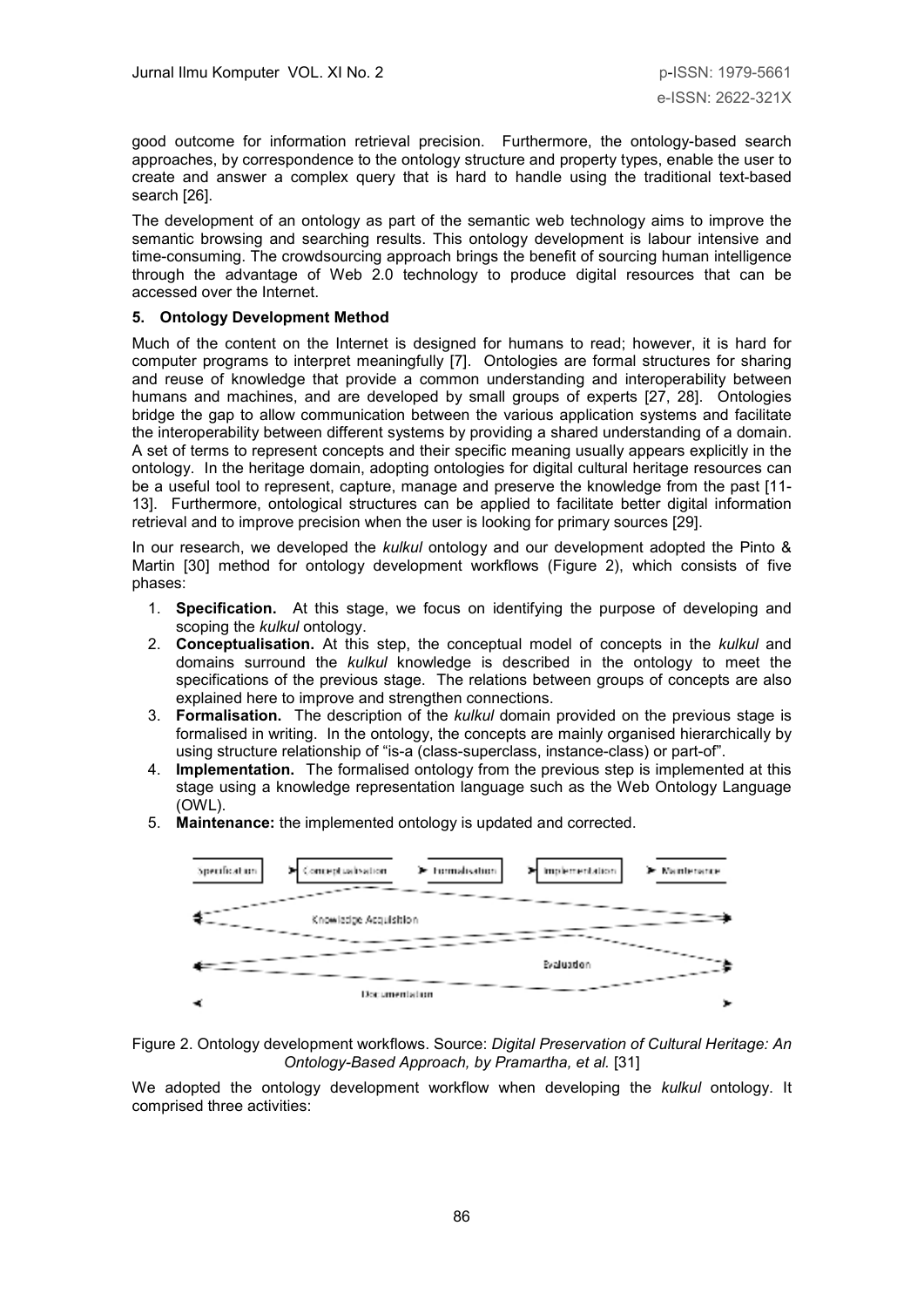- 1. **Knowledge Acquisition.** For this activity, the *kulkul* knowledge was acquired using interview techniques on domain experts and using the community-based crowdsourcing approach.
- 2. **Evaluation:** We technically judged the quality of the ontology.
- 3. **Documentation:** We reported what was done, how it was done and why it was done. Documentation associated with the terms represented in the ontology is particularly relevant, not only to improve its clarity but also to facilitate maintenance, use and reuse.

Given the nature of our project, we did not strictly follow its workflows and phases and employed a modified iterative and incremental approach.

#### **6. Knowledge Acquisition using Community-based Crowdsourcing**

Crowdsourcing is a method of acquiring contributions over the Internet from the wider public to help to solve complex problems. Crowdsourcing for cultural heritage projects typically have not involved a significant number of people; most reported cases have been relatively small collaborations with carefully chosen informants [32]. This type of crowdsourcing uses social engagement techniques and encourages a sense of public ownership and responsibility, where the volunteers do not feel taken advantage of because the projects in cultural heritage are nonprofit making [33-35]. Additionally, in the cultural domain, the participants are not looking for monetary rewards and tend to be motivated by sharing and generosity to some extent (Daniels et al., 2014).

In Bali, there are nearly 1,500 villages, around 3,600 *banjars*, and more than 5,000 temples that have installed *kulkul.* Documenting the unique and diverse *kulkul-*related knowledge and practices in a semantic and digital form is time-consuming and labour intensive. Accordingly, there was a strong case for a community-based crowdsourcing approach to our digital heritage project to help capture the diversity and richness of the community's knowledge about Balinese *kulkul* across the different villages, *banjars*, and temples in the island of Bali.

By adopting the community-based crowdsourcing approach, we focused on tapping the community's knowledge by gathering the relevant information about *kulkul* artefacts and practices from across different geographical regions. The creation of large-scale structured digital cultural resources was in the form of raw data, such as recordings of a *kulkul's* sound and images. This kind of information had to be first digitised before it could be submitted into the digital portal. The required *kulkul* contents that were uploaded into the digital portal were the specifics of the *kulkul* – the number of *kulkul* in each location, the raw material used, the direction of install, etc – and the context in which the *kulkul* was used, such as marriage, new baby, flood, and so on.

## **7. Research Methods**

The design science research methodology (DSRM) proposed by Peffers et al. [36] offers a useful approach to carry out this research that has the goal of creating and evaluating design artefacts to address complex problems. Our study employed the DSRM shown in Figure 3. It starts with a problem-centred approach, in which the first step is the identification of the problem and the motivation for the research that has been explained in detail in our previous research [6, 31]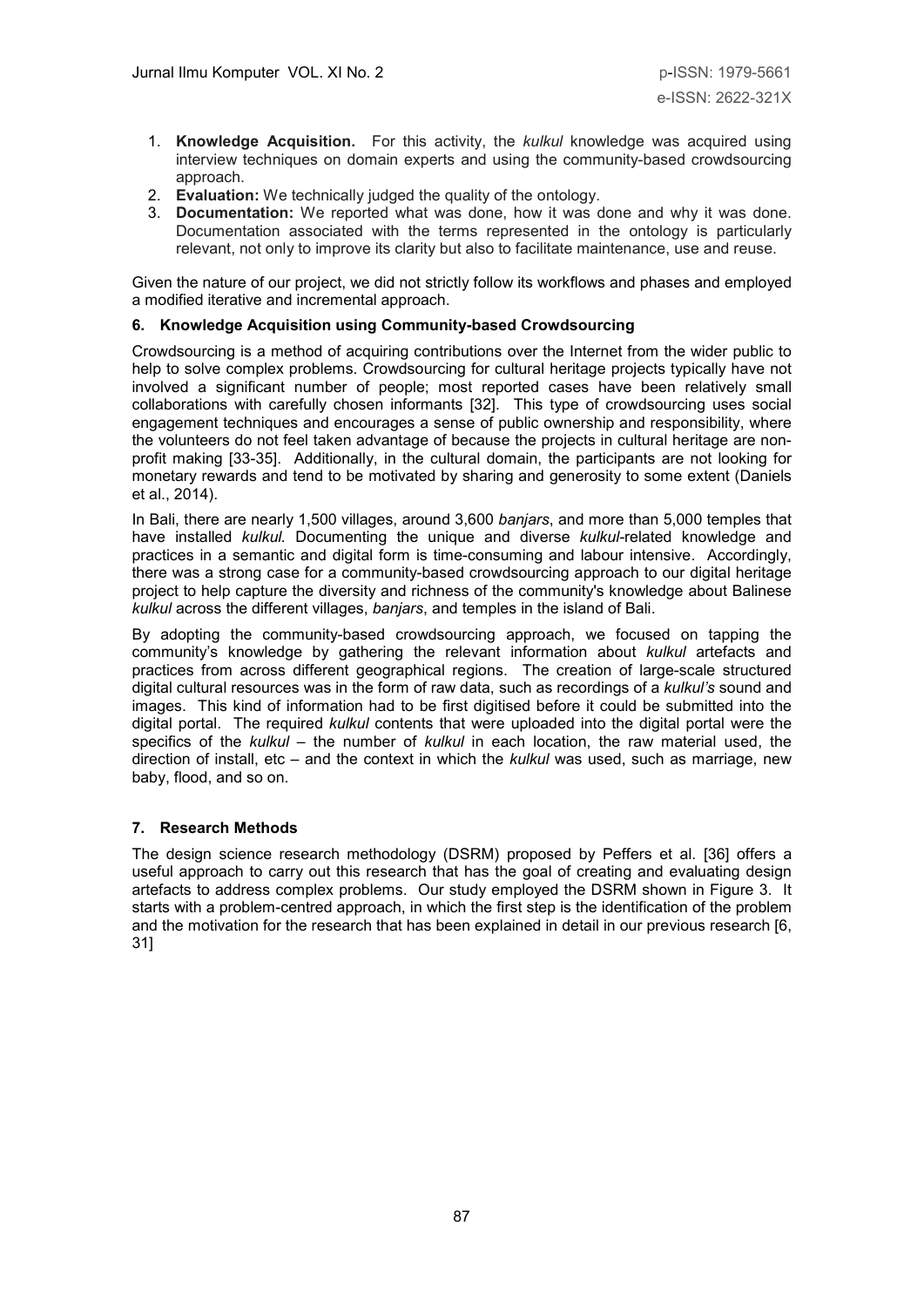

Figure 3. DSRM approach for Digital Preservation of Cultural Heritage. Source: *Digital Preservation of Cultural Heritage: Balinese Kulkul Artefact and Practices, by Pramartha and Davis* [6]

### **7.1. Assembly the Cultural Heritage Knowledge**

As previously noted, much of the information available on the Internet is displayed in natural language and designed for humans to read. However, it is difficult for the machine to process information expressed in natural-language statements. An ontology is developed to enable a machine to process semantic statements on the Internet. The ontology is not supposed to represent an individual point of view of a particular domain, however; the information presented should be acceptable to a certain group or community. In order to be accepted by the community, standard terms and relationships should be used and created in the domain ontology. In domain ontology engineering, the terminology and the interrelationship among the terms – commonly known as the vocabulary of the application domain – is called the TBox, and the assertions of instances using the vocabulary from the TBox are known as ABox in the knowledge-based system. As an example, common terms that should be used for the TBox to describe a person include their name, birthday, address, email address, and so forth.

The following sections explain how we developed the ontology surrounding the *kulkul* domain, by first modelling the *kulkul* domain and then developing the ontology using the Protégé ontology development tool. The ontology was represented in Web Ontology Language (OWL2) and serialised into a Turtle triple format (.ttl), and then stored in the Apache Jena triple store.

#### **7.2. Domain Modelling**

A domain model is a representation of a set of real-world concepts that describes a selected aspect of knowledge, and the relationships among the concepts domain. A set of domain vocabulary is needed to communicate the model to the non-technical user. The consistency of the model is critical in order to represent the reality of the domain and to meet the needs of users and the developers. As previously noted, Balinese cultural heritage knowledge embodies complex interrelationships of concepts and facts; thus, it is important to carefully examine how this knowledge is made available in the digital form and how these digital resources are discovered, presented, and used in computer-based systems.

In dealing with the challenge above, it was essential to model the domain before transforming it into digital form. Shaping the *kulkul* domain was done at this stage, which involves developing the semantically enriched and domain-specific metadata to improve the discovery and the retrieval of the resources that could be applied using the Semantic Web technologies. The interview notes in our previous study [6] were analysed, because without such analysis the knowledge representation for the *kulkul* domain would not be well founded. After analysing the transcribed interviews using the thematic analytics method, we modelled the classes as:

All entities that are families of things: for example, a family of the various kinds of temples or locations, a family of activities such as *panca yadnya*, symbolic classification of *kulkul*, and so forth.

All instances in the *kulkul* ontology defined as:

• All physical entities: for example, people, the name of *desa adat/pakraman*, *banjar*, raw materials.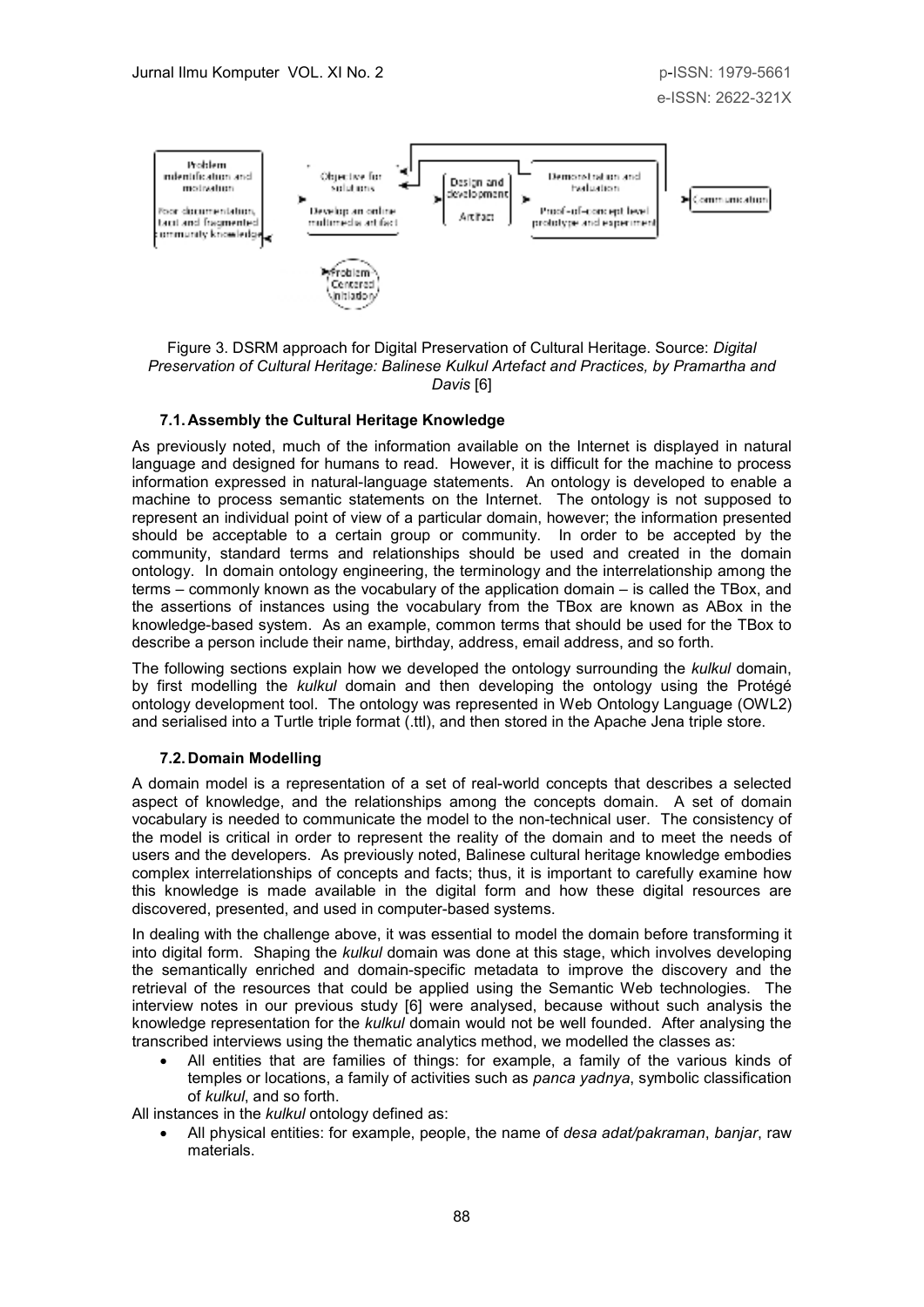- All types of *panca yadnya* ceremonies: e.g., cremation (*ngaben*), meeting (*sangkep*).
- All kinds of hazards: e.g., flood, fire, and so forth.
- All kinds of *kulkul* beat or rhythm: e.g., *tulud*, *bulus*, *banban*, and so forth.

Much of the *kulkul* instances in *kulkul* ontology were populated by the Community Based Crowdsourcing (CBC).

# *7.3. Kulkul Ontology*

Ontologies have the flexibility to evolve and can be semantically annotated while the collection of relatively tacit and fragmented *kulkul* knowledge increases incrementally. In addition, a manual adjustment is also needed to maintain the knowledge in the *kulkul* ontology, since many parts of the knowledge evolve over time. Ontology development falls into two categories: (1) development of a new ontology [37], and (2) reuse and integration of an existing ontology [38], based on the knowledge representation needed. We developed the basic *kulkul* ontology based on the *kulkul* framework of knowledge classification, *Tri Hita Karana* and *Desa Kala Patra* [6].

The *kulkul* ontology provides an abstract representation of the knowledge surrounding the *kulkul* domain. In this study, the knowledge acquisition, evaluation, and refinement employed crowdsourcing. The use of crowdsourcing helps to reduce blind spots by integrating the views of multiple people about various topics in order to achieve a more comprehensive body of knowledge, and also enhances the probability that the community will accept the ontology [39]. In ontology engineering, a domain ontology is a formal representation of knowledge in a specific domain. The knowledge is represented with concepts (classes), relations (object property and data property) and individuals (instances or objects) that are typically grounded in a description logic and implemented in the Web Ontology Language (OWL). The key *kulkul* concepts or classes, properties, relationships, and example instances were created using the Protégé<sup>2</sup> ontology editor (Figure 4) and utilised the ontology representation OWL2 language. A visual representation of classes and subclasses in the *kulkul* ontology is shown in Figure 5, and it based on the *kulkul* specification and features that we developed in our previous study [6]



*Figure 4. Kulkul ontology development using the Protégé ontology editor.* 

-

<sup>2</sup> http://protege.stanford.edu/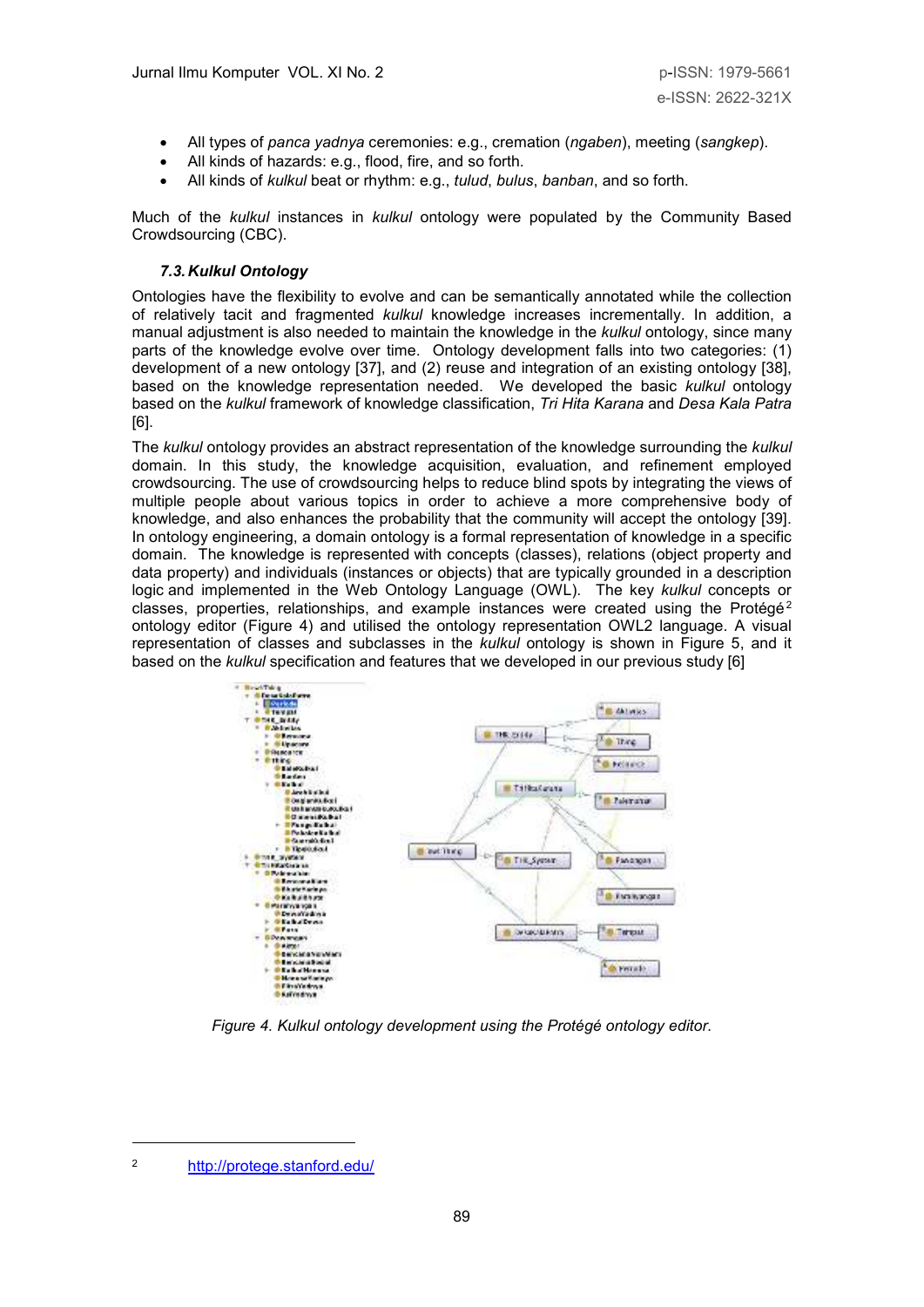

*Figure 5. Visualisation of the classes and subclasses in the kulkul ontology.* 

Figure 6 shows a visual representation of one *kulkul* instance (Kulkul Banjar Adat Ubud Kaja) which is owned by *banjar* instance (Banjar Adat Ubud Kaja) which is a part of the regency instance (Gianyar). The visual representation in Figure 5 was translated into the Web Ontology Language (OWL) representation, to which Turtle triple syntax serialisation (ttl) was applied for easy readability of information representing the space (*desa*) of our ontology (shown in OWL below). We used the rdfs: label localisation to support other languages (e.g., English, Bahasa, and Balinese). Further, transitive properties (isPartOf) were used to express the relationships between individuals in the classes of *banjar*, *desa adat* or *desa pakraman*, district, and regency.



*Figure 6. Visual representation of one kulkul instance (Kulkul Banjar Adat Ubud Kaja) in the regency instance (Gianyar).* 

```
1. @prefix thk:<http://dpch.oss.web.id/Bali/TriHitaKarana.owl#>.
```

```
2. @prefix owl: <http://www.w3.org/2002/07/owl#> .
```

```
3. @prefix rdf: <http://www.w3.org/1999/02/22-rdf-syntax-ns#> .
```

```
4. @prefix rdfs: <http://www.w3.org/2000/01/rdf-schema#> .
```

```
5. thk:isPartOf rdf:type owl:ObjectProperty,
```

```
6. owl:TransitiveProperty .
```

```
7. thk:BanjarAdatUbudKaja rdf:type thk:Banjar,
```

```
8. owl:NamedIndividual ;
```
- 9. thk: has Kulkul thk: Kulkul Banjar Ubud Kaja;
- 10. thk:isPartOf thk:DesaPakramanUbud .

```
11. thk:DesaPakramanUbud rdf:type thk:Desa,
```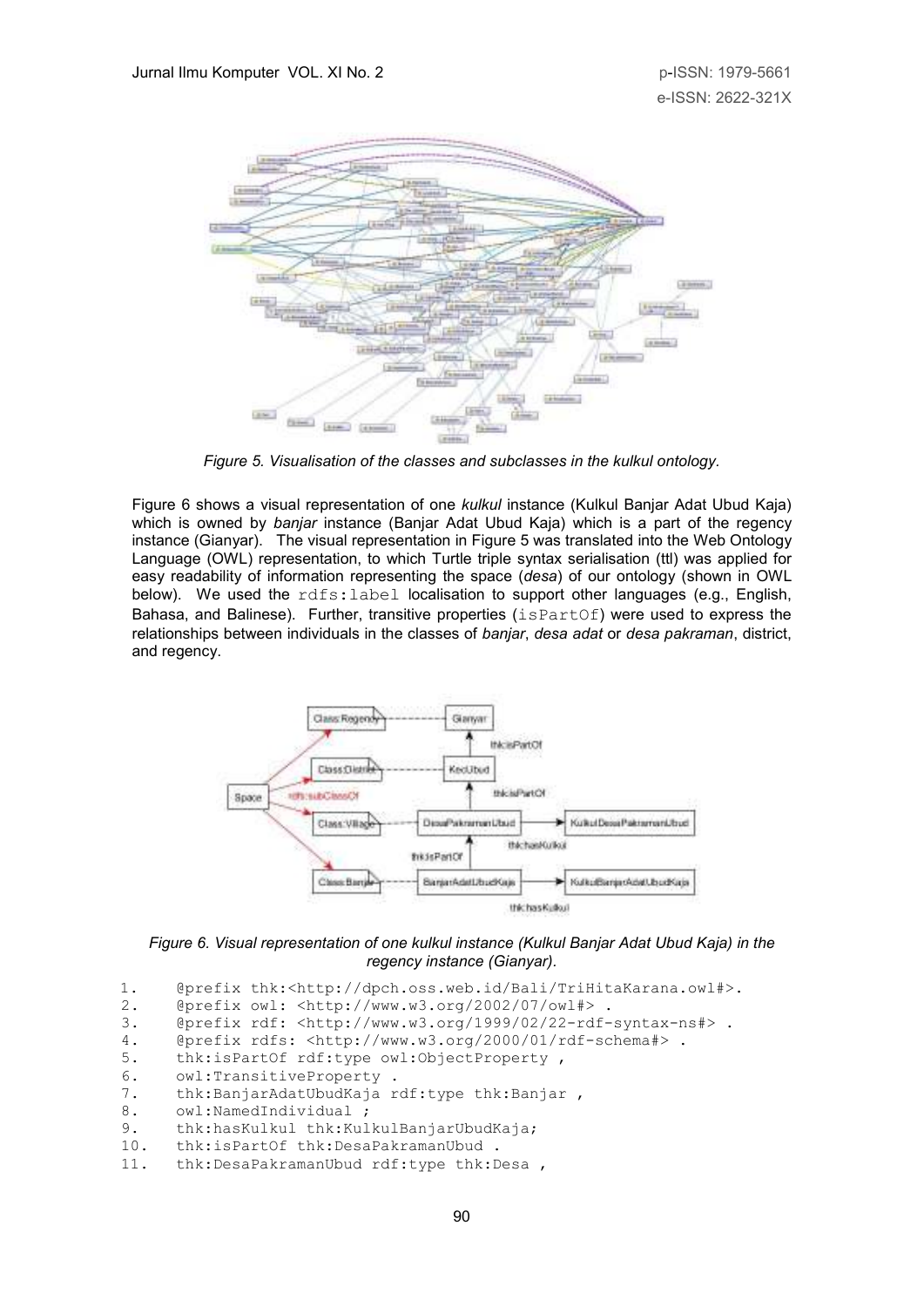```
12. owl:NamedIndividual ; 
13. thk:hasKulkul thk:kulkulDesaPakramanUbud; 
14. thk: isPartOf thk: KecUbud.
15. thk:Desa rdf:type :Class ;
16. rdfs:label "Village"@en , 
17. "Desa"@id . 
18. thk:KecUbud rdf:type thk:Kecamatan,
19. owl:NamedIndividual ; 
20. thk:isPartOf thk:Gianyar . 
21. thk:Kecamatan rdf:type :Class ; 
22. rdfs:label "District"@en, 
23. "Kecamatan"@id. 
24. thk:Gianyar rdf:type thk:Kabupaten , 
25. owl:NamedIndividual. 
26. thk:Kabupaten rdf:type :Class ; 
27. rdfs:label "Regency"@en , 
28. "Kabupaten"@id ; 
29. rdfs:subClassOf thk:Space .
```
An example to perform a semantic search to find all *kulkul banjar* that belong to the Gianyar regency, we can execute a SPARQL query (Figure 7) against the RDF triple store based on the *kulkul* ontology by utilising the SPARQL 1.1 property path expression "isPartOf\*". SPARQL query on the triple store endpoint is shown in Figure 7.

|                                       | SPARG, ENDRONET                                                                      | CONTENT FYPE (SOLDE) |
|---------------------------------------|--------------------------------------------------------------------------------------|----------------------|
| http://doch.oss.web.id:3030/thk/query |                                                                                      | <b>JSON</b>          |
|                                       |                                                                                      |                      |
|                                       | PREFIX rdt: <http: 02="" 1999="" 22-rdt-syntax-ns#y<="" td="" www.w3.org=""></http:> |                      |
| 渓                                     | PREFIX msd: <http: 2001="" www.w3.org="" xmlschemam=""></http:>                      |                      |
| $\sim$ 0.0                            | prefix mots: <http: 01="" 2000="" rdf-schemat="" www.m3.org=""></http:>              |                      |
|                                       | prefix owl: <http: 07="" 2002="" owl#="" www.w3.org=""></http:>                      |                      |
| is.                                   | prefix thk: <http: baii="" dpch.oss.web.id="" trihitaksraha.bula=""></http:>         |                      |
| 宿.                                    | 아이에서 이 집 나이에 대한 사람이 없어 있다. 그런지?                                                      |                      |
| æ                                     | SELECT DISTINCT Pkulkulname                                                          |                      |
| 京下                                    | (Phanjar a chk:Banjar;                                                               |                      |
| -8                                    | thic haskuikui Houikul;                                                              |                      |
| 10                                    | this aspector this diameter.                                                         |                      |
| 11                                    | Pkulkal rdfs:label Hkulkulname.                                                      |                      |
|                                       |                                                                                      |                      |

*Figure 7. SPARQL query executed on the Jena Fuseki triple store endpoint.* 

By following the path on the *kulkul* ontology, the system can easily process the SPARQL query and the semantics of the digital resources and recall with high precision all instances of *kulkul* in the class of *banjar* that belong to the Gianyar regency (see the result in Figure 8).

| 8   | FIRST LETT.<br>allah k<br><b>Tubbe</b><br>÷.<br>Raw Response<br>kalkainome. | n<br>Türked Daniar Adat Datu Intan"<br>Ð<br>"Kulkul Bargar Adal, legallalang" |
|-----|-----------------------------------------------------------------------------|-------------------------------------------------------------------------------|
|     | "Suditor Bergler Adapt Senshahars"                                          | "Kulloui Daniar Adat Pande"<br>10.                                            |
| 200 | "Kulkul Banjar Adult Ubud Kaur"                                             | п<br>"Kulkul Bargar Adal Pajung Kolod"                                        |
| a.  | "Rulko Banter Adat Ubud Tengah".                                            | 12.<br>"Büdeni Banke Adat Buluh"                                              |
|     | "Kulled Banjar Adolf Ubud Kelod"                                            | "Kulkul Bargar Adal Paboun"<br>13                                             |
| õ.  | "Kulikul Barajar Adat Karta Carstos Buana"                                  | "Rüdeni Banjar Adat Malinggib"<br>44.                                         |
| ă.  | "Bulliul Banjar Adul Petait"                                                | "Kultul Barga, Adal Celaturg"<br>ь                                            |
| P.  | "Kudoui Bierdan Adad Babar".                                                | Showing 1 to 15 of 15 entries                                                 |

*Figure 8. SPARQL query against RDF triple store.*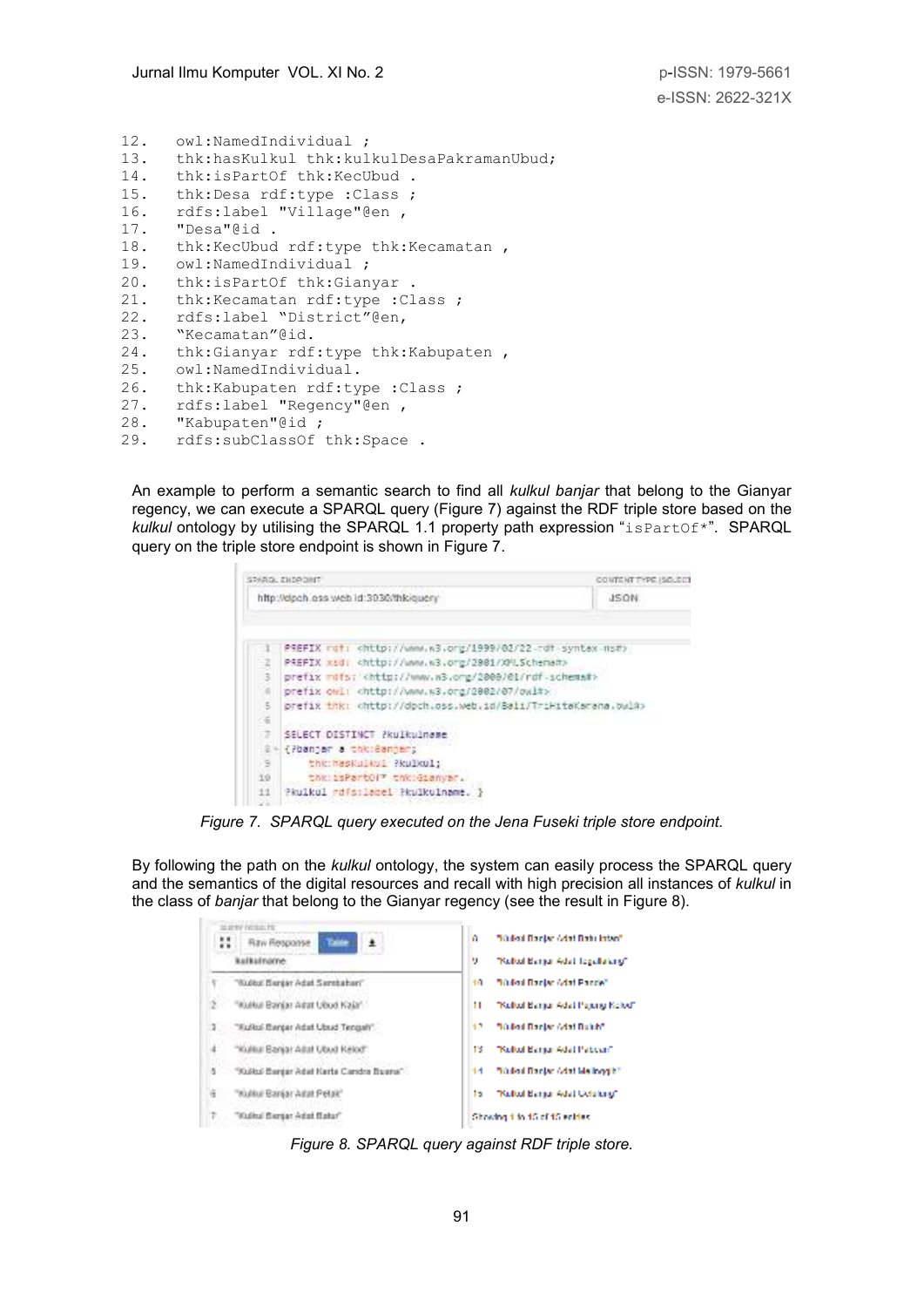In the *kulkul* ontology that we designed, we also capture and represent the *pura kahyangan tiga,* and these temples relate to the *desa adat* or *desa pakraman*. The *pura kahyangan tiga* comprises three types of temples, to worship the gods Brahma (*pura desa*), Wisnu (*pura puseh*) and Ciwa (*pura dalem*). These temples are owned by every *desa adat* or *desa pakraman* in Bali, and the visualisation of this relationship is represented in Figure 9.



*Figure 9. Relationship of desa adat or desa pakraman and pura kahyangan tiga.* 

The visual representation of the *pura kahyangan tiga* above is then constructed into the *kulkul*  ontology and expressed in the OWL, as shown below. Transforming the *kulkul* knowledge into OWL format allows us to validate the basic *kulkul* ontology in the Protégé ontology editor using an add-in HermiT<sup>3</sup> OWL reasoner tool. After we finished determining all related concepts (class), subclasses, and their interrelationships in the *kulkul* ontology, and serialised them into Turtle Triple format (.ttl) (see example below) using the Protégé Ontology Editor, we loaded them into the Jena Fuseki triple store and created 1543 triples.

```
1. @prefix thk:<http://dpch.oss.web.id/Bali/TriHitaKarana.owl#>. 
2. @prefix owl: <http://www.w3.org/2002/07/owl#> . 
3. @prefix rdf: <http://www.w3.org/1999/02/22-rdf-syntax-ns#> . 
4. @prefix rdfs: <http://www.w3.org/2000/01/rdf-schema#> . 
5. thk:DesaPakramanKedewatan rdf:type 
6. owl:NamedIndividual , thk:Desa ; 
7. thk: has Temple thk: PuraDalem DesaPakraman Kedewatan,
8. thk: PuraDesaDesa Pakraman Kedewatan,
9. thk: PuraPuseh Desa Pakraman Kedewatan ;
10. thk: isPartOf thk: KecUbud, thk: Gianyar ;
11. rdfs:label " Desa Pakraman Kedewatan " . 
12. thk:KulkulPuraPusehDesaPakramanKedewatan rdf:type 
13. owl:NamedIndividual , thk:KulkulPuraPuseh . 
14. thk:KulkulPuraDalemDesaPakramanKedewatan rdf:type 
15. owl:NamedIndividual , thk:KulkulPuraDalem . 
16. thk:KulkulPuraDesaDesaPakramanKedewatan rdf:type
```

```
17. owl:NamedIndividual , thk:KulkulPuraDesa .
```
## **8. Conclusion**

-

We have presented the details of our research to assembly the semantic cultural heritage knowledge specifically the Balinese traditional communication system (*kulkul*). Our contributions include the method to develop the *kulkul* ontology to represent the knowledge that can be processed and manipulated by the computer program. This semantic resource currently available online so that public can participate and contribute to expanding the digital resource.

<sup>3</sup> http://www.hermit-reasoner.com/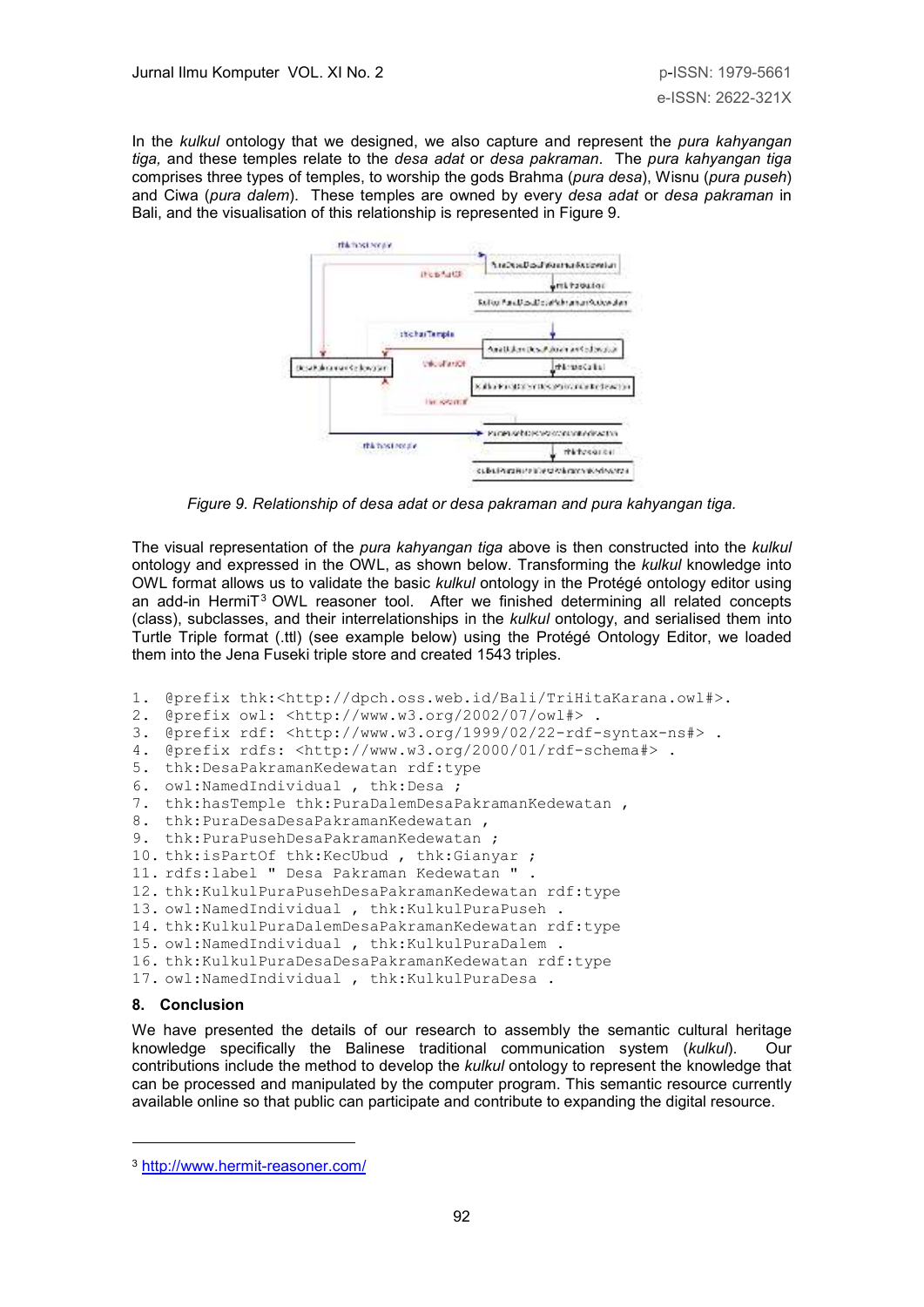#### **References**

- [1] G. Davison, "Patrimony to pastiche," *The heritage reader, Routledge, Abingdon,* pp. 31- 41, 2008.
- [2] D. C. Harvey, "Heritage Pasts and Heritage Presents: temporality, meaning and the scope of heritage studies," *International Journal of Heritage Studies,* vol. 7, no. 4, pp. 319-338, 2001/01/01 2001.
- [3] M. McCarthy, "Historico-geographical explorations of Ireland's heritages: Towards a critical understanding of the nature of memory and identity," in *Ireland's Heritages*: Routledge, 2017, pp. 3-51.
- [4] Y. Ahmad, "The Scope and Definitions of Heritage: From Tangible to Intangible," *International Journal of Heritage Studies,* vol. 12, no. 3, pp. 292-300, 2006/03/15 2006.
- [5] D. Munjeri, "Tangible and Intangible Heritage: from difference to convergence," *Museum International,* vol. 56, no. 1-2, pp. 12-20, 2004.
- [6] C. Pramartha and J. G. Davis, "Digital Preservation of Cultural Heritage: Balinese Kulkul Artefact and Practices," in *Digital Heritage. Progress in Cultural Heritage: Documentation, Preservation, and Protection: 6th International Conference, EuroMed 2016, Nicosia, Cyprus, October 31 – November 5, 2016, Proceedings, Part I*, M. Ioannides *et al.*, Eds. Cham: Springer International Publishing, 2016, pp. 491-500.
- [7] T. Berners-Lee, J. Hendler, and O. Lassila, "The Semantic Web," *Scientific American,*  pp. 34-43, 2001.
- [8] M. Albanese, A. D'Acierno, V. Moscato, F. Persia, and A. Picariello, "A Multimedia Semantic Recommender System for Cultural Heritage Applications," in *Semantic Computing (ICSC), 2011 Fifth IEEE International Conference on*, 2011, pp. 403-410.
- [9] F. Gandon and G. Schreiber. (2014, 08 August). *RDF 1.1 XML Syntax*. Available: https://www.w3.org/TR/rdf-syntax-grammar/
- [10] D. Gasevic, D. Djuric, and V. Devedzic, *Model driven engineering and ontology development*, 2nd ed. Berlin: Springer, 2009, pp. xxi, 378 p.
- [11] M. Doerr, "The CIDOC conceptual reference module: an ontological approach to semantic interoperability of metadata," *AI magazine,* vol. 24, no. 3, p. 75, 2003.
- [12] I. Jurisica, J. Mylopoulos, and E. Yu, "Ontologies for knowledge management: an information systems perspective," *Knowledge and Information systems,* vol. 6, no. 4, pp. 380-401, 2004.
- [13] T. Stasinopoulou *et al.*, "Ontology-based metadata integration in the cultural heritage domain," in *Asian Digital Libraries. Looking Back 10 Years and Forging New Frontiers*: Springer, 2007, pp. 165-175.
- [14] L. Hong-Zhe, H. Bao, W. Jing, and F. Jun-Kang, "An Information Flow Based Approach to Semantic Integration of Distributed Digital Museums," presented at the International Conference on Machine Learning and Cybernetics, 2006, 13-16 Aug. 2006, 2006.
- [15] T. Guoxin, H. Tinglei, and Z. Zheng, "A Knowledge Modeling Framework for Intangible Cultural Heritage Based on Ontology," presented at the Second International Symposium on Knowledge Acquisition and Modeling, 2009. KAM '09, Nov. 30 2009- Dec. 1 2009, 2009.
- [16] L. Hong-Zhe, "Global Ontology Construction for Heterogeneous Digital Museums," presented at the International Conference on Machine Learning and Cybernetics, 2007, 19-22 Aug. 2007, 2007.
- [17] C. Kakali *et al.*, "Integrating Dublin Core metadata for cultural heritage collections using ontologies," in *International Conference on Dublin Core and Metadata Applications*, 2007, pp. pp. 128-139.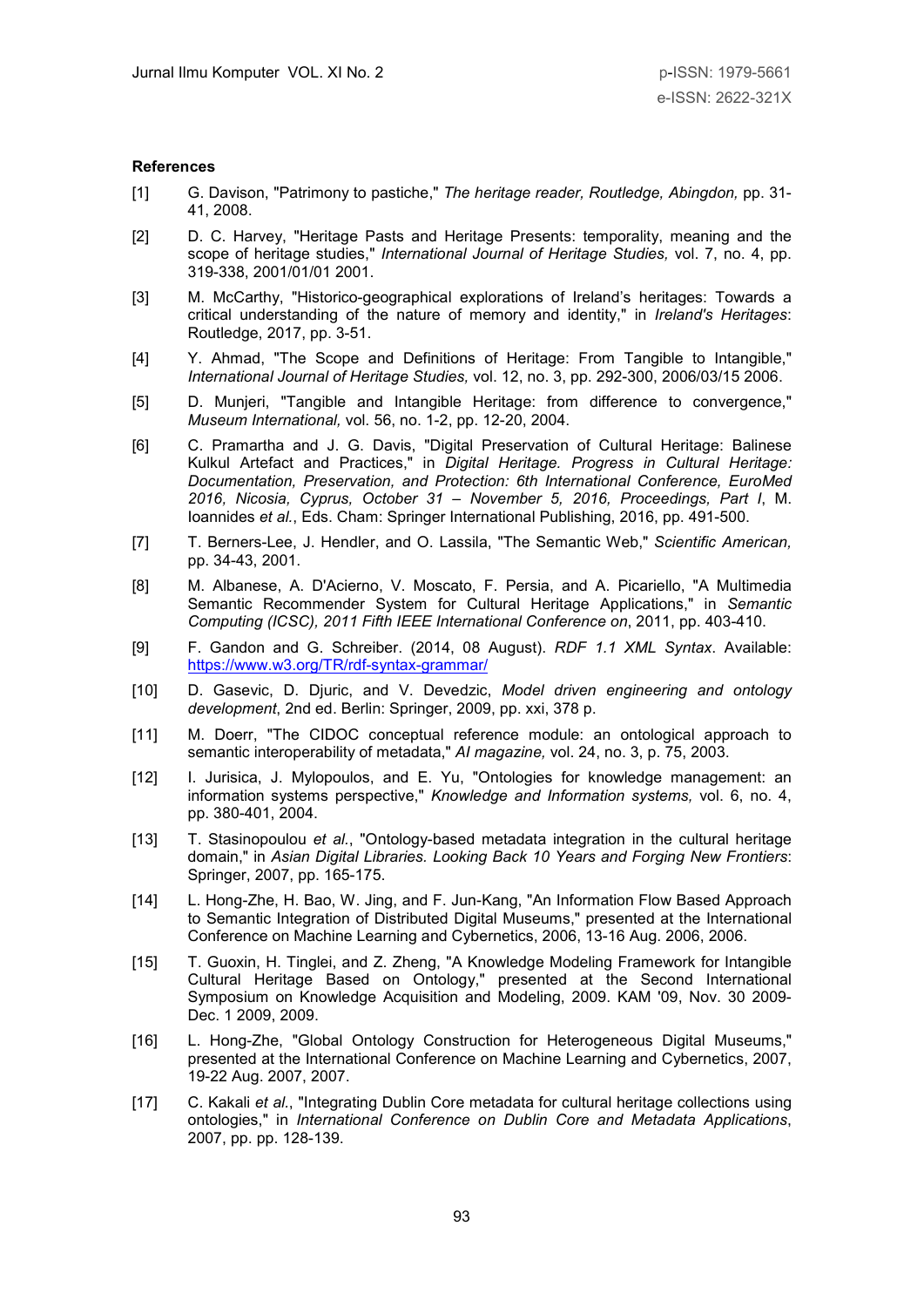- [18] M. Doerr and D. Iorizzo, "The dream of a global knowledge network: A new approach," *J. Comput. Cult. Herit.,* vol. 1, no. 1, pp. 1-23, 2008.
- [19] C. Soyoung and K. Jung Wha, "Constructing a Foundation for Semantic Structure of Korean Heritage Information: A Study on Creating a Substructure of Korean Heritage Portal by Implementing CIDOC CRM," in *Semantic Computing (ICSC), 2010 IEEE Fourth International Conference on*, 2010, pp. 513-518.
- [20] S. A. M. Nasir and N. L. M. Noor, "Integrating Ontology-based Approach in Knowledge Management System (KMS): Construction of Batik Heritage Ontology," in *Science and Social Research (CSSR), 2010 International Conference on*, 2010, pp. 674-679: IEEE.
- [21] V. Lombardo and A. Pizzo, "Ontologies for the metadata annotation of stories," in *2013 Digital Heritage International Congress (DigitalHeritage)*, 2013, vol. 2, pp. 153-160.
- [22] R. Guha, R. McCool, and E. Miller, "Semantic search," in *Proceedings of the 12th international conference on World Wide Web*, 2003, pp. 700-709: ACM.
- [23] Y. Lei, V. Uren, and E. Motta, "Semsearch: A search engine for the semantic web," in *EKAW*, 2006, vol. 4248, pp. 238-245: Springer.
- [24] A. Duke, T. Glover, and J. Davies, "Squirrel: An advanced semantic search and browse facility," *The semantic web: research and applications,* pp. 341-355, 2007.
- [25] R. Brownlow, S. Capuzzi, S. Helmer, L. Martins, I. Normann, and A. Poulovassilis, "An Ontological Approach to Creating an Andean Weaving Knowledge Base," *J. Comput. Cult. Herit.,* vol. 8, no. 2, pp. 1-31, 2015.
- [26] T. Tran, P. Cimiano, S. Rudolph, and R. Studer, "Ontology-based interpretation of keywords for semantic search," *The Semantic Web,* pp. 523-536, 2007.
- [27] D. Fensel, *Ontologies*. Springer, 2001.
- [28] T. R. Gruber, "A translation approach to portable ontology specifications," *Knowledge acquisition,* vol. 5, no. 2, pp. 199-220, 1993.
- [29] H. Lin and J. Davis, "Computational and crowdsourcing methods for extracting ontological structure from folksonomy," in *The Semantic Web: Research and Applications*: Springer, 2010, pp. 472-477.
- [30] H. S. Pinto and J. P. Martins, "Ontologies: How can They be Built?," (in English), *Knowledge and Information Systems,* vol. 6, no. 4, pp. 441-464, 2004/07/01 2004.
- [31] C. Pramartha, J. G. Davis, and K. K. Y. Kuan, "Digital Preservation of Cultural Heritage: An Ontology-Based Approach," in *The 28th Australasian Conference on Information Systems*, Hobart, Australia, 2017, pp. 1-12, 2017.
- [32] J. Oomen and L. Aroyo, "Crowdsourcing in the cultural heritage domain: opportunities and challenges," presented at the Proceedings of the 5th International Conference on Communities and Technologies, Brisbane, Australia, 2011.
- [33] S. L. Alam and J. Campbell, "Crowdsourcing motivations in a not-for-profit GLAM context: the Australian newspapers digitisation program," in *ACIS 2012: Location, location, location: Proceedings of the 23rd Australasian Conference on Information Systems 2012*, 2012, pp. 1-11: ACIS.
- [34] L. Carletti, "A grassroots initiative for digital preservation of ephemeral artefacts: the Ghostsigns project," 2011.
- [35] T. Owens, "Digital Cultural Heritage and the crowd," *Curator: The Museum Journal,* vol. 56, no. 1, pp. 121-130, 2013.
- [36] K. Peffers, T. Tuunanen, M. A. Rothenberger, and S. Chatterjee, "A design science research methodology for information systems research," *Journal of management information systems,* vol. 24, no. 3, pp. 45-77, 2007.
- [37] M. Cristani and R. Cuel, "A survey on ontology creation methodologies," *International Journal on Semantic Web and Information Systems (IJSWIS),* vol. 1, no. 2, pp. 49-69, 2005.